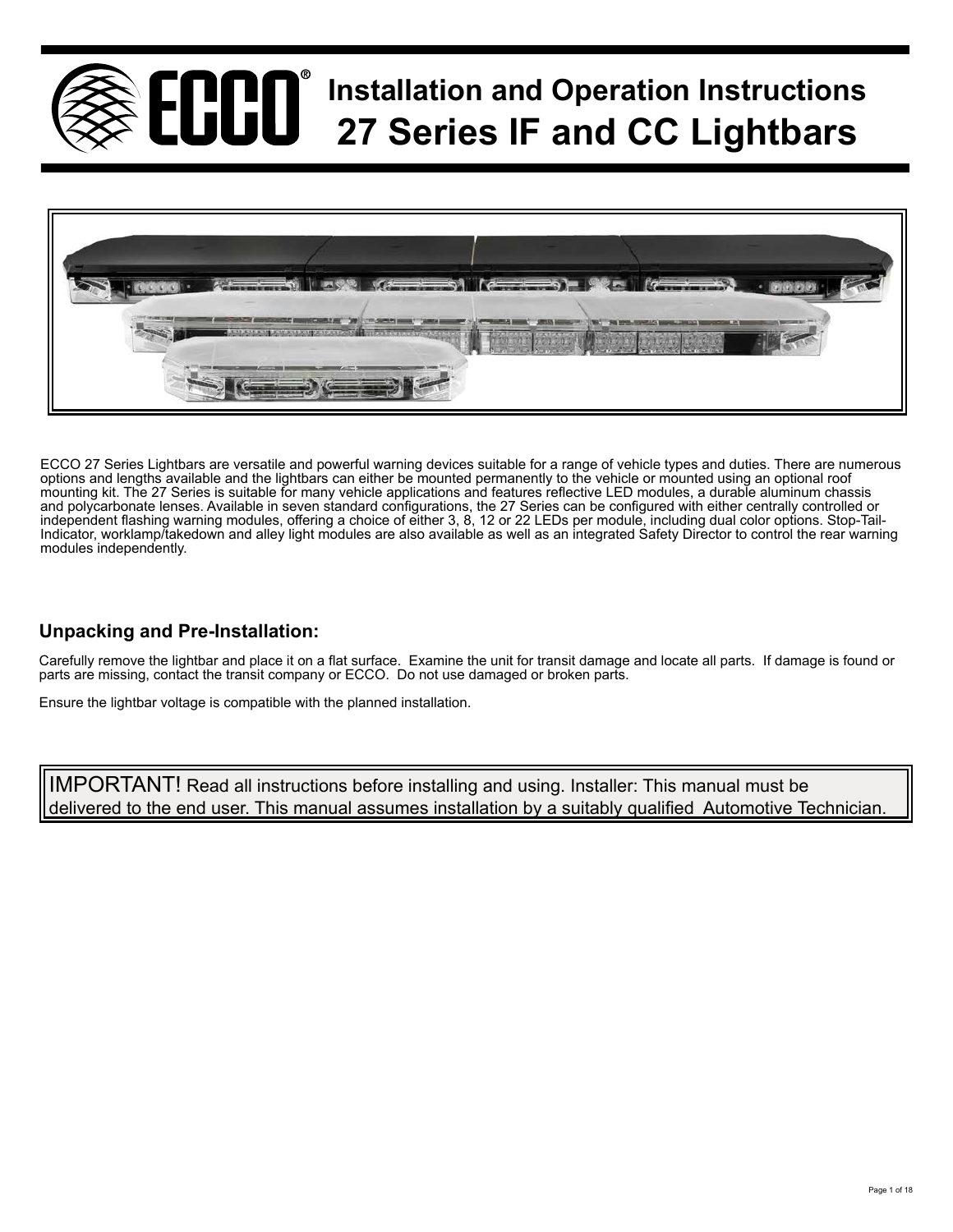# **WARNING!**

**Failure to install or use this product according to manufacturer's recommendations may result in property** ! **damage, serious bodily/personal injury, and/or death to you and those you are seeking to protect!** 



### **Do not install and/or operate this safety product unless you have read and understand the safety information contained in this manual.**

- 1. Proper installation combined with operator training in the use, care and maintenance of emergency warning devices are essential to ensure the safety of emergency personnel and the public.
- 2. Emergency warning devices often require high electrical voltages and/or currents. Exercise caution when working with live electrical connections.
- 3. This product must be properly grounded. Inadequate grounding and/or shorting of electrical connections can cause high current arcing, which can cause personal injury and/or severe vehicle damage, including fire.
- 4. Proper placement and installation is vital to the performance of this warning device. Install this product so that output performance of the system is maximized and the controls are placed within convenient reach of the operator so that s/he can operate the system without losing eye contact with the roadway.
- 5. It is the responsibility of the vehicle operator to ensure daily that all features of this product work correctly. In use, the vehicle operator should ensure the projection of the warning signal is not blocked by vehicle components (i.e., open trunks or compartment doors), people, vehicles or other obstructions.
- 6. The use of this or any other warning device does not ensure all drivers can or will observe or react to an emergency warning signal. Never take the right-of-way for granted. It is your responsibility to be sure you can proceed safely before entering an intersection, drive against traffic, respond at a high rate of speed, or walk on or around traffic lanes.
- 7. This equipment is intended for use by authorized personnel only. The user is responsible for understanding and obeying all laws regarding emergency warning devices. Therefore, the user should check all applicable city, state, and federal laws and regulations. The manufacturer assumes no liability for any loss resulting from the use of this warning device.
- This product may contain high intensity LEDs staring directly into these lights could result in temporary and/or permanent vision impairment.

## **Specifications:**

| Cross Section:              | $2.7" \times 12.3"$ | Flash Rate:  | See Wiring Section                                                        |
|-----------------------------|---------------------|--------------|---------------------------------------------------------------------------|
| Input Voltage:              | 10-16 VDC           | Temp. Range: | -22 $\degree$ F to 122 $\degree$ F<br>-30 $^{\circ}$ C to 50 $^{\circ}$ C |
| Nominal Current @ 12.8 VDC: |                     |              |                                                                           |
| 3 LED Module:               | $0.5A$ max.         |              |                                                                           |
| 8 LED Module:               | $1.0$ A max.        |              |                                                                           |
| 12 LED Module:              | $1.5A$ max.         |              |                                                                           |
| 3 LED WL, TD Pair:          | $1.0$ A max.        |              |                                                                           |
| 5 LED AL, WL, TD Pair:      | $1.6$ A max.        |              |                                                                           |
| STT Pair:                   | 1.0 A max           |              |                                                                           |
| DOT Strip:                  | $0.2$ A max.        |              |                                                                           |
|                             |                     |              |                                                                           |

### **Installation & Mounting:**

#### **Mounting**

Before proceeding with installation, plan all wiring and cable routing. Select the mounting location for the lightbar on a flat, smooth surface and center the unit across the width of the vehicle. The mounting location for the lightbar should be chosen such that the lightbar is level and visibility to approaching traffic is optimized.



When drilling into any vehicle surface, make sure that the area is free from any electrical wires, fuel lines, vehicle upholstery, vehicle support members, etc. that could be damaged.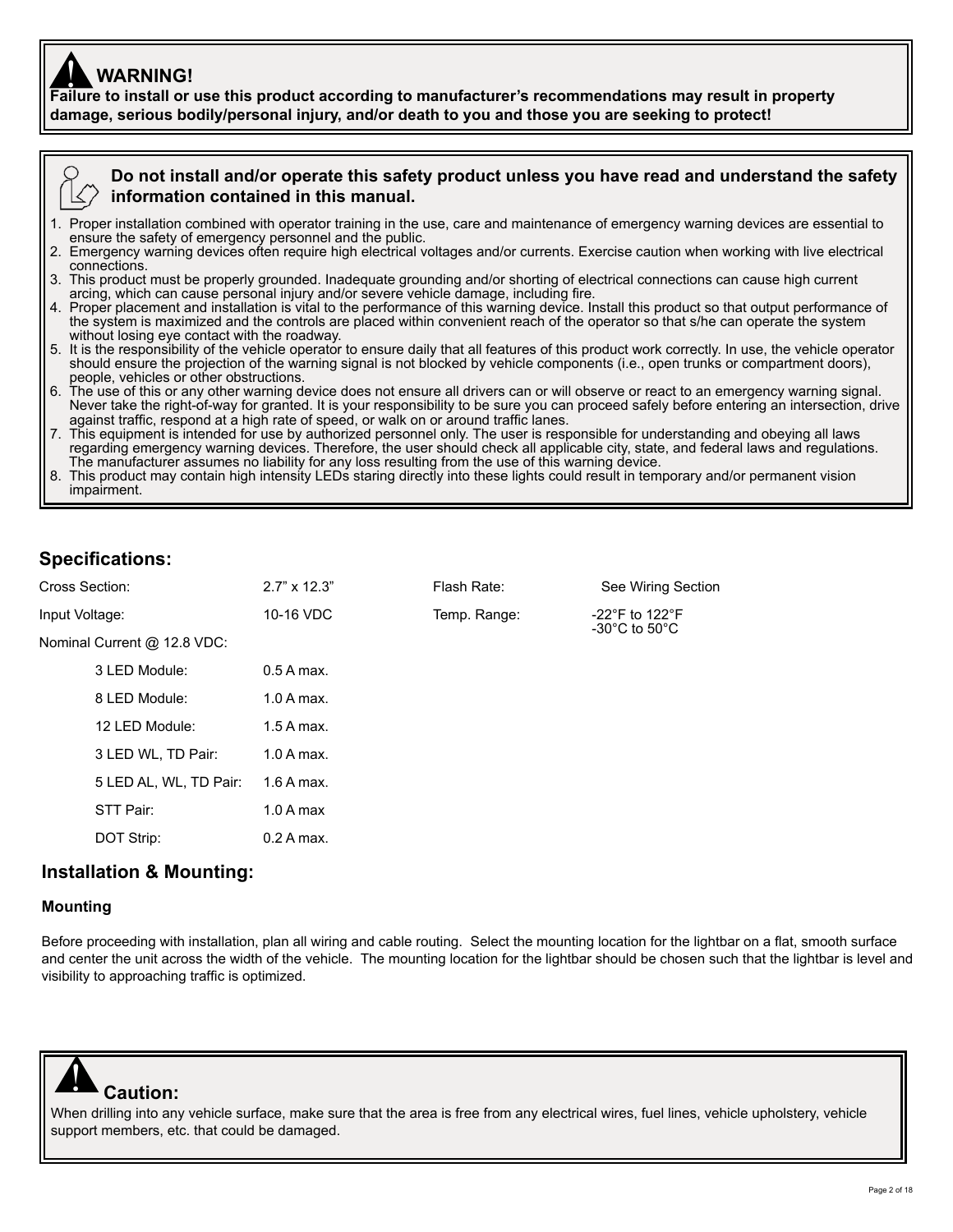# **Permanent Mounting with Adjustable Mounting Feet**

- 1. Loosen the 5/16" nuts to allow the mounting feet to slide along the base. Place the lightbar over the center of the vehicle and slide the mounting feet into position near the curved edges of the roof when possible.
- 2. Secure the feet in location on the lightbar by tightening the four nuts on each foot.
- 3. With the feet positioned, remove the adjustable foot cover and mark the location of the mounting hole centers on the roof of the vehicle. Remove the lightbar and drill the mounting holes as marked. Note: The center distance between the mounting holes in an adjustable mounting foot is 11.1" or 281.94 mm.
- 4. Attach the appropriate foot pad for the curvature of the roof surface per FIGURE 2. Secure the lightbar feet to the vehicle using the supplied 1/4"-20 hardware and reattach the adjustable foot cover as shown in FIGURE 1. See the Wiring section of this manual for further wiring instructions.



FIGURE 1



FIGURE 2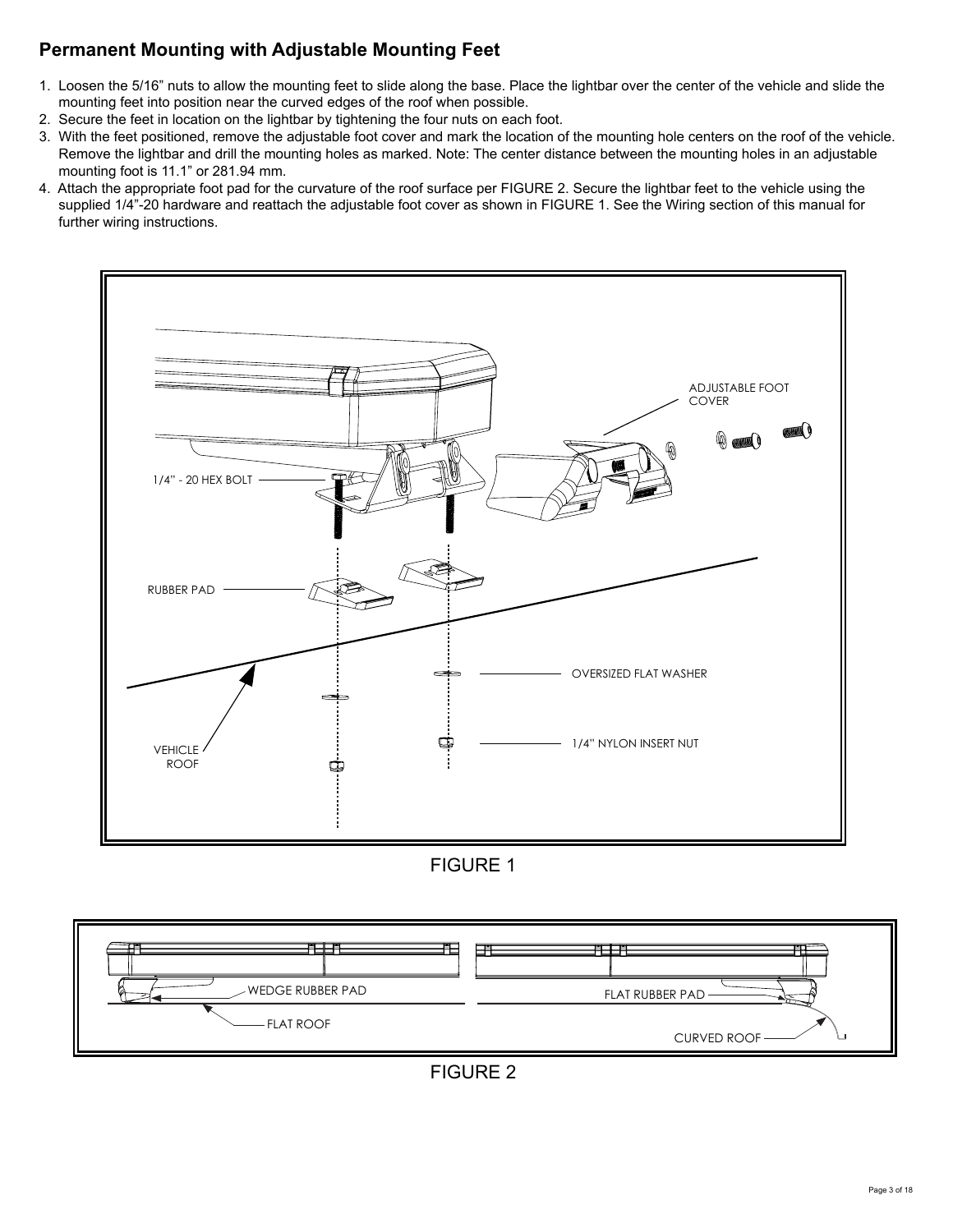# **Permanent Mounting without Adjustable Mounting Feet**

- 1. Insert the four 5/16"-18 carriage bolts in the channels on the under side of the light bar.
- 2. Place the lightbar over the center of the vehicle and slide the mounting hardware into position near the curved edge when possible as shown in FIGURE 4.
- 3. With the mounting hardware positioned, mark the location of the mounting hole centers on the roof of the vehicle. Remove the lightbar and drill the mounting holes as marked.
- 4. Mount the lightbar as shown in FIGURE 3 and secure the unit. See the Wiring section of this manual for further wiring instructions.



FIGURE 3



FIGURE 4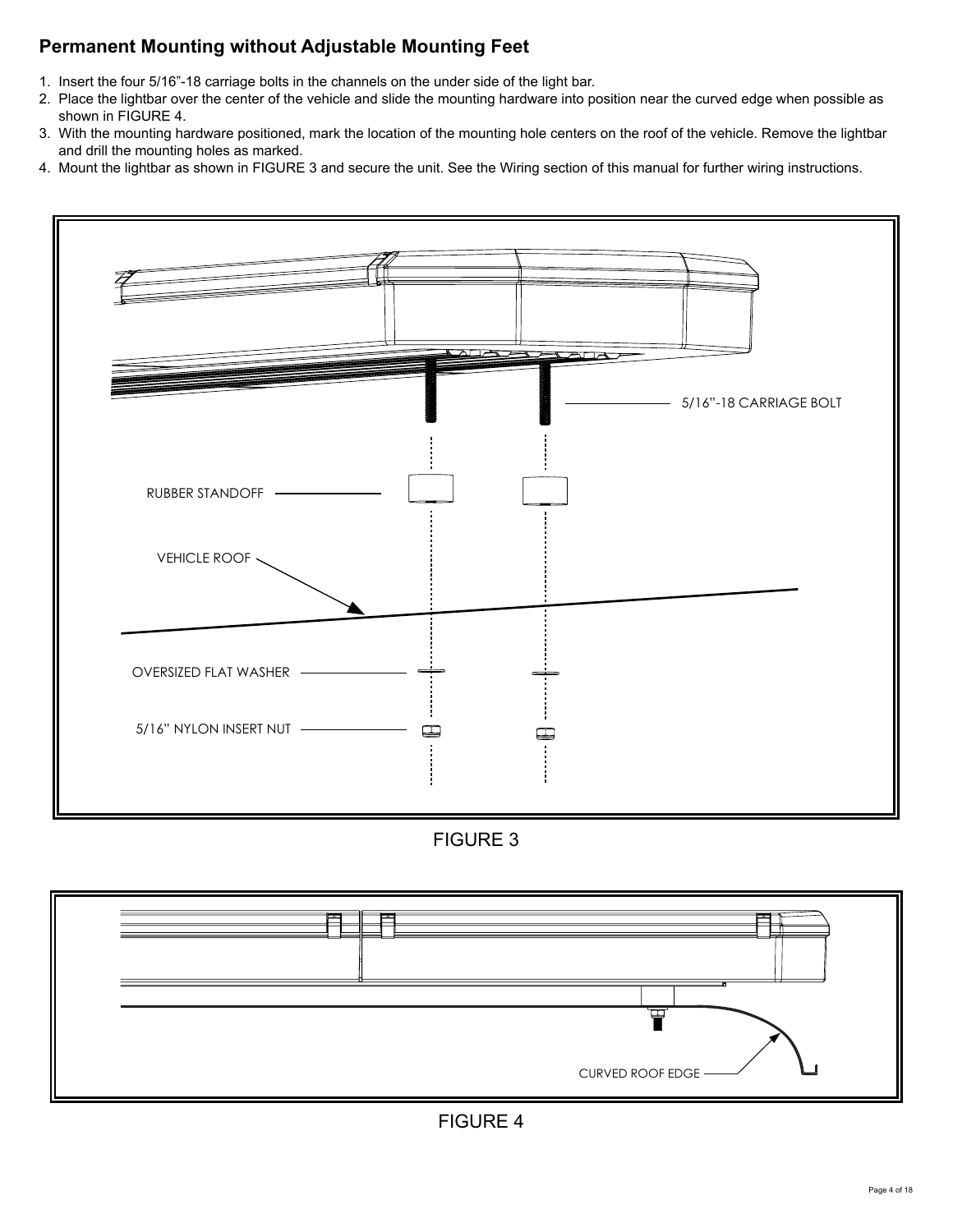# **Pylon/Headache Rack Mounting**

- 1. Insert the four (4) 5/16"-18 carriage bolts in the channels on the under side of the light bar and loosely attach the mounting brackets.
- 2. Place the lightbar on the vehicle and slide the mounting brackets into position.
- 3. Secure the brackets to the lightbar with the supplied washers and nuts as shown in FIGURE 5.
- 4. With the mounting brackets positioned, mark the locations of the mounting hole centers on the roof of the vehicle. Remove the bar and drill the mounting holes as marked.
- 5. Secure the mounting brackets to the vehicle with customer supplied hardware. See the Wiring section of this manual for further wiring instructions.



FIGURE 5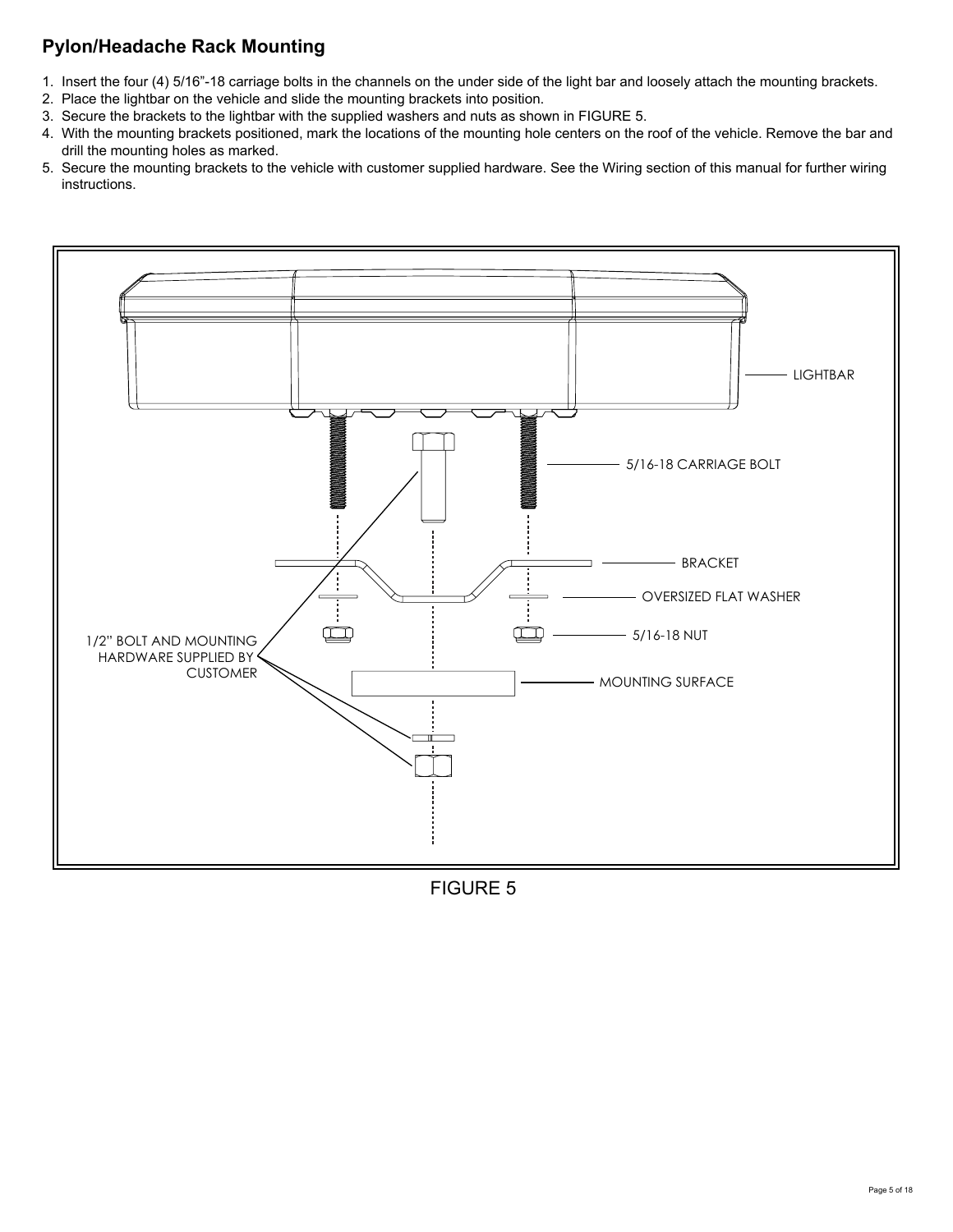# **Strap Kit Mounting**

### **Important!**

 Mounting brackets are specific to the vehicle model. Please make sure the brackets are suitable for the vehicle before installation.

- 1. Loosen the 5/16" nuts to allow the mounting feet to slide along the base of the lightbar. Loosely attach the mounting strap to each foot using the supplied pan head phillips screws and lock washers.
- 2. Center the lightbar across the vehicle and align the strap mount brackets to hook into the gutter of the vehicles door frame as shown in FIGURE 6.
- 3. Secure the feet to the lightbar in location by tightening the four nuts on each foot.
- 4. Slowly tighten the pan head screws to secure the strap mount brackets to the lightbar feet and around the door gutters, keeping the lightbar centered and level. Ensure the doors close completely and secure each strap mount bracket to the door frame. Mounting geometry and parts will vary for different vehicles. See the Wiring section of this manual for further wiring instructions.



## FIGURE 6

### **Wiring Instructions:**

#### **Important!**

 This unit is a safety device and it must be connected to its own separate, fused power point to assure its continued operation should any other electrical accessory fail. Do not wire in parallel with any other accessory.

#### **Notes:**

- 1. Larger wires and tight connections will provide longer service life for components. For high current wires it is highly recommended that terminal blocks or soldered connections be used with shrink tubing to protect the connections. Do not use insulation displacement connectors (e.g., 3M Scotchlock type connectors).
- 2. Route wiring using grommets and sealant when passing through compartment walls. Minimize the number of splices to reduce voltage drop. High ambient temperatures (e.g., under-hood) will significantly reduce the current carrying capacity of wires, fuses, and circuit breakers. All wiring should conform to the minimum wire size and other recommendations of the manufacturer and be protected from moving parts and hot surfaces. Looms, grommets, cable ties, and similar installation hardware should be used to anchor and protect all wiring.
- 3. Fuses or circuit breakers should be located as close to the power takeoff points as possible and properly sized to protect the wiring and devices.<br>4 Particular att
- Particular attention should be paid to the location and method of making electrical connections and splices to protect these points from corrosion and loss of conductivity.
- 5. Ground termination should only be made to substantial chassis components, preferably directly to the vehicle battery. 6. Circuit breakers are very sensitive to high temperatures and will "false trip" when mounted in hot environments or operated close to
	- their capacity.

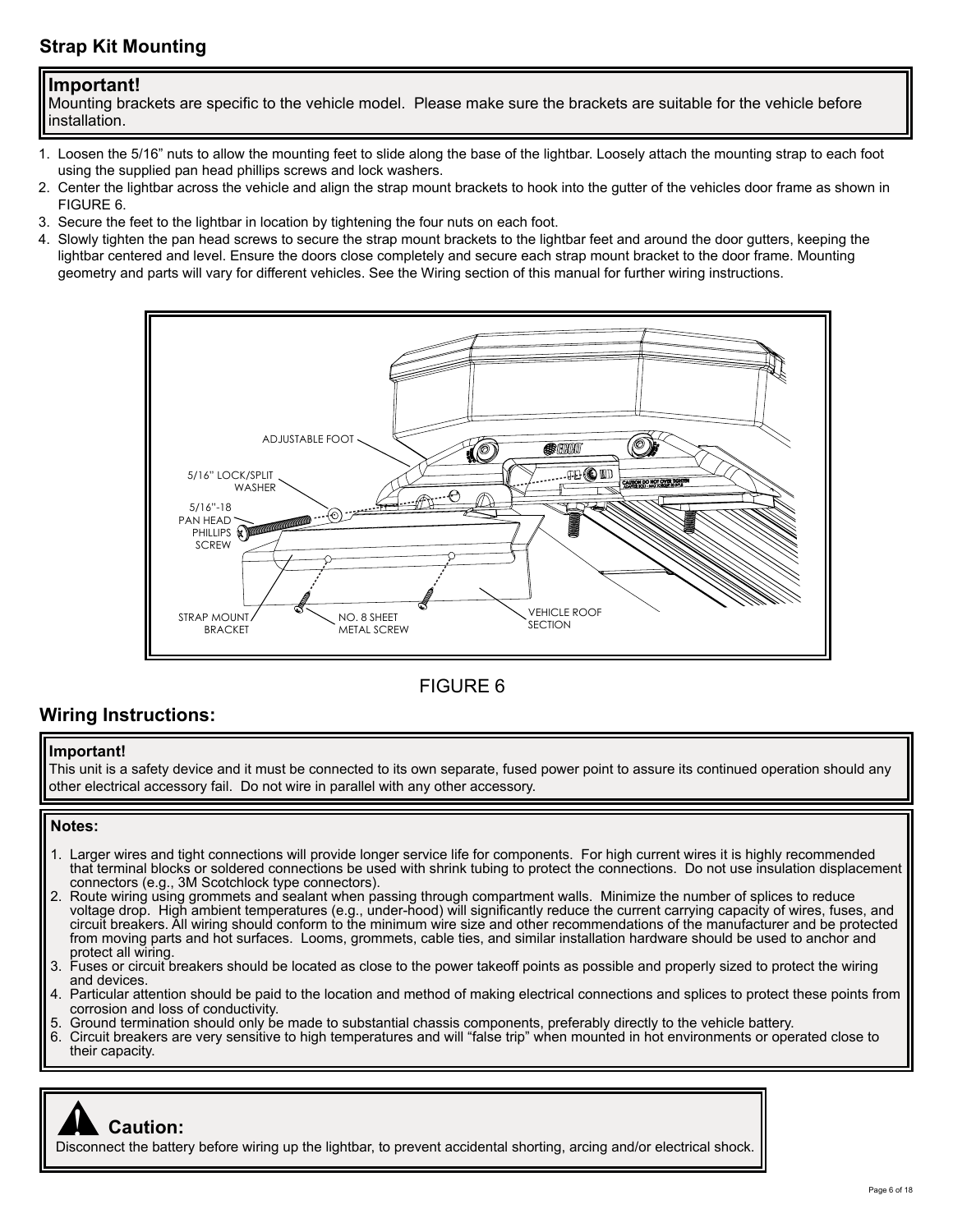# **IF Series Wiring**

An IF series lightbar has a dedicated ground wire and one or more +power wires routed to the modules. The black ground wire should be connected directly to the battery. The amp ratings for each module type are detailed in the specifications section of this installation guide.

Before attempting to connect the lightbar wiring harness, refer to the configuration specific wiring key included with the lightbar for the functions of each wire. Use an appropriate high-temperature wiring if it passes through the engine compartment. Use cable ties and grommets to secure and protect all cables and wires.

| <b>Directional and Corner Module</b><br><b>Flash Patterns</b> |                          |  |
|---------------------------------------------------------------|--------------------------|--|
| Order                                                         | <b>Flash Pattern</b>     |  |
| 1                                                             | Cycle Flash (Default)    |  |
| 2                                                             | NFPA Quad Flash 80 FPM   |  |
| 3                                                             | Steady-burn              |  |
| 4                                                             | Single Flash 75 FPM      |  |
| 5                                                             | Single Flash 150 FPM     |  |
| 6                                                             | Single Flash 300 FPM     |  |
| 7                                                             | Double Flash 75 FPM      |  |
| 8                                                             | Double Flash 150 FPM     |  |
| 9                                                             | Triple Pop Flash 150 FPM |  |
| 10                                                            | Triple Flash 150 FPM     |  |
| 11                                                            | Quad Pop Flash 75 FPM    |  |
| 12                                                            | Quad Pop Flash 150 FPM   |  |
| 13                                                            | Five Flash 70 FPM        |  |
| 14                                                            | Five Flash 150 FPM       |  |
| 15                                                            | Modular Flash            |  |

## **IF Series Directional and Corner Module Flash Pattern Selection**

## TABLE 1

The flash pattern on each individual light head can be cycled to the next flash pattern (shown in TABLE 1) by briefly shorting together the 2 short pads with a wire or the blade of a screwdriver as shown in FIGURE 7. The light head can be reset to the default flash pattern by shorting the pads together for longer than 5 seconds. A thin layer of conformal coat may need to be scraped from the surface of the short pads if the modules aren't changing patterns easily.

| SHORT PADS<br>Ħ                                                                                 |             |
|-------------------------------------------------------------------------------------------------|-------------|
| ᆸ<br>п<br>a and a la la la d<br>$\bigcap$<br>다<br>$\bullet$<br>$\qquad \qquad \Box$<br>ת-<br>≏. |             |
| <b>Coard</b>                                                                                    | Ħ<br>=<br>A |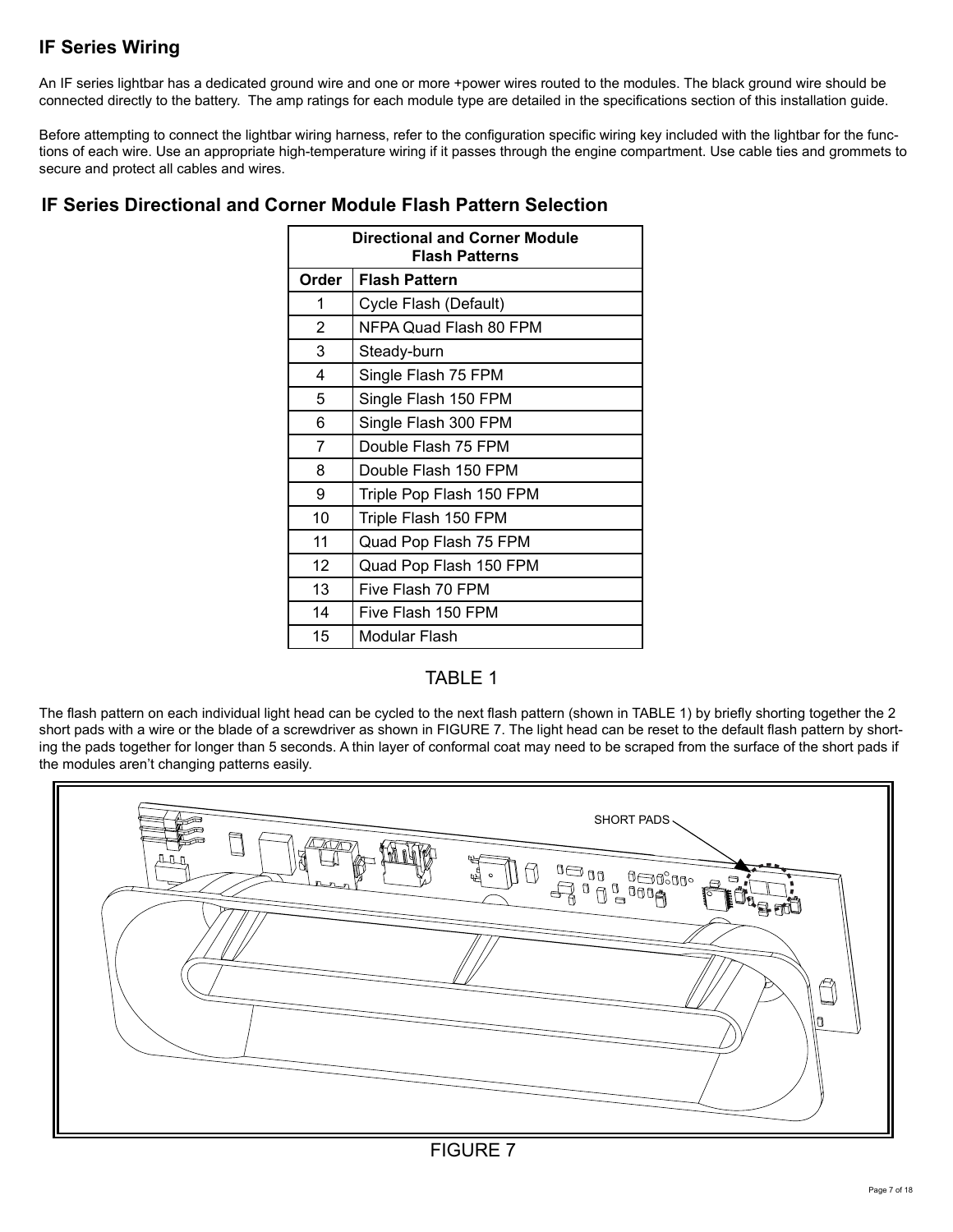### **Master/Slave Corner Module Operation**

The 360 degree corner modules consist of "master" and "slave" LED light engines and a single integrated heatsink bracket. The "master" circuit board, in the rear position, must be powered for the "slave", in the front position, to flash. Corner module pairs are connected by a sync wire. The flash pattern is set and determined by the master LED module in a module pair.

### **Dimming Operation**

27 Series LED modules may be equipped with a low power "Dimming" mode. When DIM is engaged the LED's will operate in a reduced power mode which reduces the light output. Use caution when using the DIM setting to ensure that motorists can clearly see the emergency vehicle. Failure to use adequate lighting for the circumstances can cause motorists to fail to see the emergency vehicle and lead to serious personal injury or death. Use of the DIM setting may cause emergency lights to not comply with applicable emergency warning light standards. Please contact ECCO directly for further information.

## **CC Series Wiring**

A CC series lightbar has a 2-wire power cable and a 16-wire control cable. The entire power load of the bar goes through the power cable. The black ground wire should be connected directly to the battery. The 10 AWG red power wire requires a constant 10 to 16V power source with a customer supplied in line fuse. To select an appropriately rated ATO (regular) or Maxi Fuse, add the amp ratings, found in the specifications section, of the modules in your configuration specific lightbar and based on that sum, insert a fuse of the next larger size (to be no larger than a 30 A fuse). The 16 control cable wires carry only low power (30 mA average) input signals to control the light bar functions and must be routed to the output of a control switch (or directly to multiple switches).

Before attempting to connect the lightbar wiring harness, refer to the configuration specific wiring key included with the lightbar for the configuration specific functions of each wire. Use appropriate high-temperature wiring if it passes through the engine compartment. Use cable ties and grommets to secure and protect all cables and wires.

| <b>Standard CC Function Wire Definitions</b> |                          |                                                 |                                                        |
|----------------------------------------------|--------------------------|-------------------------------------------------|--------------------------------------------------------|
| <b>Function Wire Color</b>                   | <b>Function</b>          | <b>Description</b>                              | <b>Notes</b>                                           |
| <b>GRN/BLK</b>                               | L1                       | Level 1 Emergency Mode                          |                                                        |
| <b>WHT/BLK</b>                               | L2                       | Level 2 Emergency Mode                          |                                                        |
| <b>RED/BLK</b>                               | L <sub>3</sub>           | Level 3 Emergency Mode                          |                                                        |
| <b>RED</b>                                   | Arrowstik Left           | <b>Left Arrowstick</b>                          | Overrides L1, L2, & L3 for rear of lightbar            |
| <b>ORG</b>                                   | Arrowstick Right         | <b>Right Arrowstick</b>                         | Overrides L1, L2, & L3 for rear of lightbar            |
| <b>WHT</b>                                   | Drivers Side Cut         | Cut Driver Side Directional and Alley<br>Lights | Designed to interface with the driver's door<br>switch |
| <b>BLK/RED</b>                               | Pattern Select           | Pattern Select                                  |                                                        |
| <b>BLK</b>                                   | Take Down Flash          | Take Down/Work Light Wig/Wag Flash              |                                                        |
| ORG/BLK                                      | Take Down Lights         | Take Down/Work Light Steady Burn                | Overrides Take Down Flash                              |
| <b>BLU/WHT</b>                               | Alley Light Flash        | Enables Alley Light Wig/Wag Flash               |                                                        |
| <b>BLK/WHT</b>                               | Left Alley Light         | Left Alley Steady Burn                          | Overrides Alley Light Flash                            |
| <b>RED/WHT</b>                               | <b>Right Alley Light</b> | <b>Right Alley Steady Burn</b>                  | Overrides Alley Light Flash                            |
| <b>GRN/WHT</b>                               | Front Cut-Off            | <b>Blacks-Out Front Facing LEDs</b>             |                                                        |
| <b>BLU/BLK</b>                               | Rear Cut-Off             | <b>Blacks-Out Rear Facing LEDs</b>              |                                                        |
| <b>GRN</b>                                   | Cruise Lights            | End LEDs only                                   | Overridden by all other functions except for Dim       |
| <b>BLU</b>                                   | Lightbar DIM             | Sets LEDs to DIM mode                           |                                                        |

TABLE 2

Note:

-When the Arrowstik Left and Arrowstik Right wires are both connected to +power, the Center-Out Arrowstik function is activated.

-The Front Cut and Rear Cut functions must be used with the greatest care to ensure that the use of these functions do not diminish the effectiveness of the Emergency Warning signal.

-When the Pattern Select wire is connected to +power alone, test mode is enabled to exercise all outputs in sequence.

-The Dim Function lowers the brightness of the LEDs in both the ArrowStik mode and Emergency Warning Flash modes.

-The WHT Drivers Side Cut wire may be changed to Arrowstik Flash. Please see the Arrowstik flash pattern selection section below for details.

-Lightbars equipped with a DOT strip assembly are wired in conjunction with the STT tail light function. All STT functions are powered independent of the central driver PCA.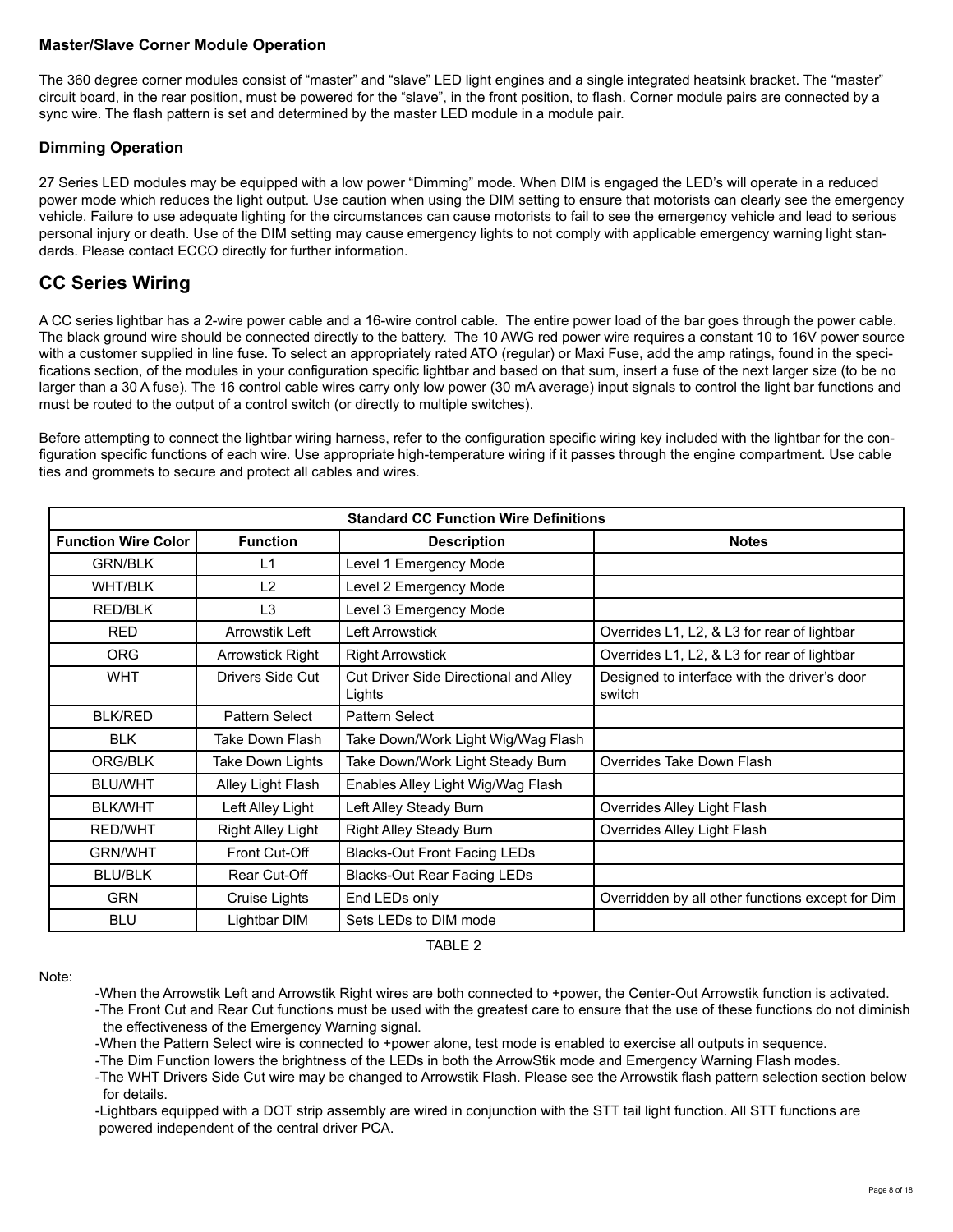#### **Emergency Mode Flash Pattern Selection**

There are seven customizable emergency flash pattern modes available based on the wire combinations shown in TABLE 3. When using individual switches, make sure to configure all possible switch combinations. The default setting is unsynchronized which allows each light head module group to be configured separately and the lightbar to flash in an unsynchronized pattern. Steps to synchronize the light head module groups together are detailed in later sections.

| <b>Level Mode Combinations</b>        |                            |  |  |
|---------------------------------------|----------------------------|--|--|
| <b>Function Wire Color</b>            | <b>Flash Pattern Modes</b> |  |  |
| <b>GRN/BLK</b>                        | l 1                        |  |  |
| <b>WHT/BLK</b>                        | 12                         |  |  |
| <b>GRN/BLK &amp; WHT/BLK</b>          | $L1 + L2$                  |  |  |
| <b>RED/BLK</b>                        | l 3                        |  |  |
| <b>GRN/BLK &amp; RED/BLK</b>          | $L1 + L3$                  |  |  |
| <b>WHT/BLK &amp; RED/BLK</b>          | $L2 + L3$                  |  |  |
| <b>GRN/BLK, WHT/BLK &amp; RED/BLK</b> | $L1 + L2 + L3$             |  |  |
| TABI F 3                              |                            |  |  |

The module groups in each mode come with the default flash patterns shown in TABLE 4.

| Level Mode Default Flash Patterns by Group - Unsynchronized |             |             |             |                |
|-------------------------------------------------------------|-------------|-------------|-------------|----------------|
| <b>Light Head</b><br><b>Module Group</b>                    | L1          | L2          | L3          |                |
| Front Outboard                                              | Off         | Quad 75 FPM | Cycle Flash |                |
| Front Inboard                                               | Off         | Quad 75 FPM | Cycle Flash |                |
| <b>Front Center</b>                                         | Off         | Quad 75 FPM | Cycle Flash |                |
| <b>Front Corner</b>                                         | Off         | Quad 75 FPM | Cycle Flash |                |
| <b>Rear Outboard</b>                                        | Quad 75 FPM | Off         | Cycle Flash |                |
| Rear Inboard                                                | Quad 75 FPM | Off         | Cycle Flash |                |
| <b>Rear Center</b>                                          | Quad 75 FPM | Off         | Cycle Flash |                |
| <b>Rear Corner</b>                                          | Quad 75 FPM | Off         | Cycle Flash |                |
| Rear End                                                    | Quad 75 FPM | Off         | Cycle Flash |                |
|                                                             | $L1 + L2$   | $L1 + L3$   | $L2 + L3$   | $L1 + L2 + L3$ |
| <b>Front Outboard</b>                                       | Quad 75 FPM | Cycle Flash | Cycle Flash | Cycle Flash    |
| Front Inboard                                               | Quad 75 FPM | Cycle Flash | Cycle Flash | Cycle Flash    |
| <b>Front Center</b>                                         | Quad 75 FPM | Cycle Flash | Cycle Flash | Cycle Flash    |
| <b>Front Corner</b>                                         | Quad 75 FPM | Cycle Flash | Cycle Flash | Cycle Flash    |
| <b>Rear Outboard</b>                                        | Quad 75 FPM | Cycle Flash | Cycle Flash | Cycle Flash    |
| Rear Inboard                                                | Quad 75 FPM | Cycle Flash | Cycle Flash | Cycle Flash    |
| <b>Rear Center</b>                                          | Quad 75 FPM | Cycle Flash | Cycle Flash | Cycle Flash    |
| <b>Rear Corner</b>                                          | Quad 75 FPM | Cycle Flash | Cycle Flash | Cycle Flash    |
| Rear End                                                    | Quad 75 FPM | Cycle Flash | Cycle Flash | Cycle Flash    |

TABLE 4

To change a light head group flash pattern selection:

- 1. Power-up the Lightbar and apply +power to the level mode wire you wish to change (see TABLE 3). The light bar will flash the default pattern shown in TABLE 4.
- 2. Twist together the BLK/RED Pattern select wire in the 16 conductor cable and the wire of the light head group you want to change shown in TABLE 5.
- 3. Momentarily touch the BLK/RED and group wire from step 2 to power to cycle through the patterns in TABLE 6. The pattern for the set of light heads configured will only be set in the level mode selected.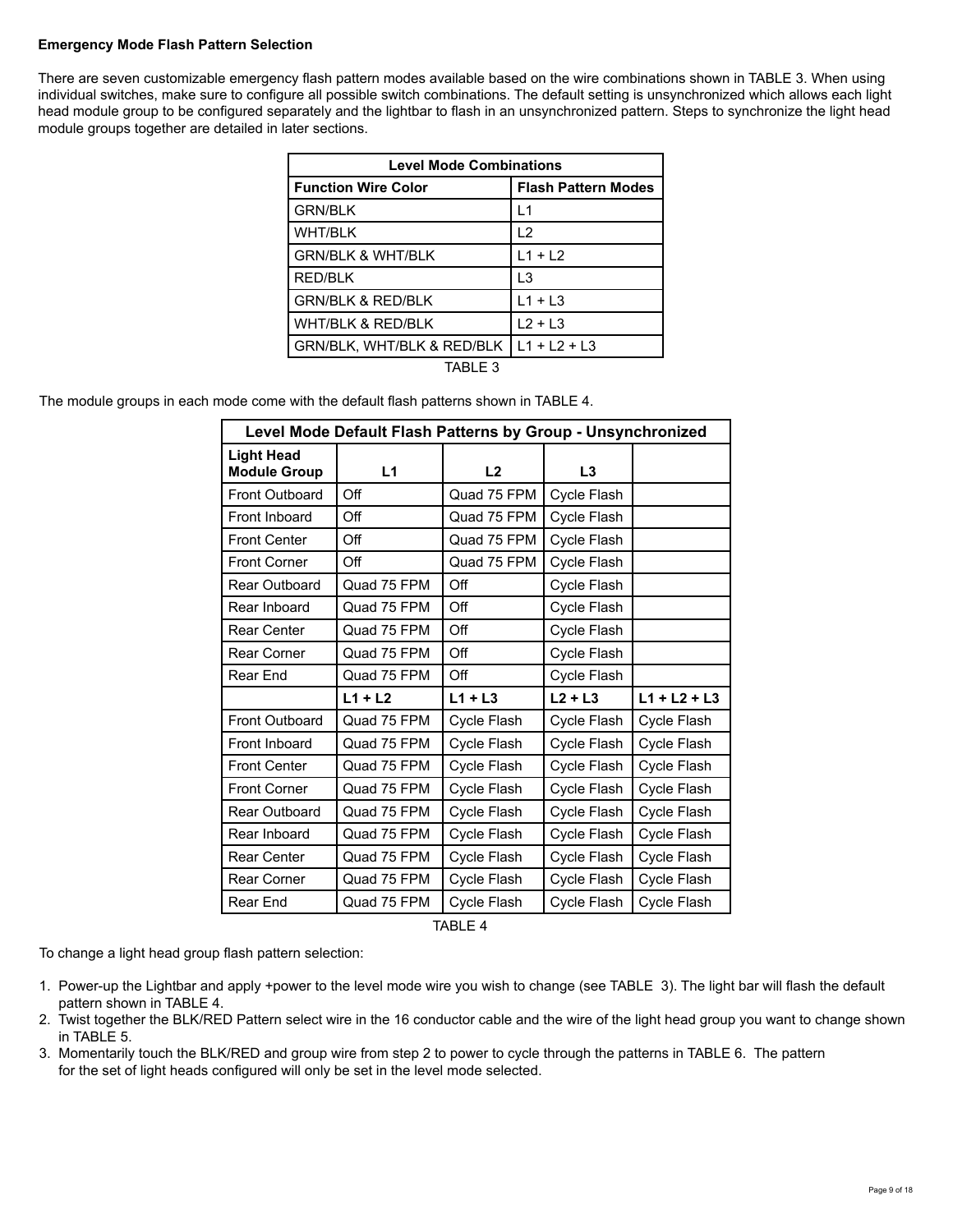|                                                       |   |               | <b>Light Head Group Wires - Unsynchronized</b>             |  |
|-------------------------------------------------------|---|---------------|------------------------------------------------------------|--|
| <b>Function Wire Color</b><br><b>Light Head Group</b> |   |               |                                                            |  |
| <b>GRN/WHT</b>                                        |   |               | <b>Front Outboard</b>                                      |  |
| <b>BLU/BLK</b>                                        |   |               | Front Inboard                                              |  |
| ORG/BLK                                               |   |               | <b>Front Center</b>                                        |  |
| <b>GRN</b>                                            |   |               | <b>Front Corner</b>                                        |  |
| <b>BLK/WHT</b>                                        |   |               | Rear Outboard                                              |  |
| <b>RED/WHT</b>                                        |   |               | Rear Inboard                                               |  |
| <b>BLU/WHT</b>                                        |   |               | Rear Center                                                |  |
| BLU                                                   |   |               | Rear Corner                                                |  |
| BI K                                                  |   |               | Rear End                                                   |  |
|                                                       |   |               | TABLE 5                                                    |  |
|                                                       |   |               | <b>Light Head Group Flash Patterns -</b><br>Unsynchronized |  |
| Order                                                 |   |               | <b>Group Flash Rate</b>                                    |  |
| Quad 75 FPM<br>1                                      |   |               |                                                            |  |
| 2<br>Single 150 FPM                                   |   |               |                                                            |  |
|                                                       | 3 | Double 75 FPM |                                                            |  |
| 4                                                     |   |               | Trinle Pon 75 FPM                                          |  |

4 Triple Pop 75 FPM 5 Variable Rate - Single 6 NFPA Quad 77 FPM 7 | Cycle Flash 8 Off

TABLE 6

To restore the Factory Default Flash Rate to a module group, apply +power to the level you wish to change (see Table 2), then hold the appropriate rate selection wire and the BLK/RED wire to +power for more than four seconds. The four corner light heads will flash once, and then stay on to indicate that the Factory Default setting has been restored.

For instructions related to the California Title 13 steady burning red warning lamp requirement during level mode operation, please contact ECCO directly.

### **Emergency Mode Flash Pattern Selection – Synchronized**

The seven customizable emergency flash pattern modes in Table 3 each have the option to be synchronized. This condenses the module groups from TABLE 5 to front and rear.

To synchronize a set of module groups:

- 1. Power-up the Lightbar and apply +power to the appropriate level mode wires (see Table 3) and the BLK/RED Pattern select wire in the 16 conductor cable.
- 2. Momentarily touch the RED wire to +power set the level mode to synchronized. The four corner modules will turn on each time the lightbar is toggled between unsynchronized and synchronized.

Once synchronized, the module group in each mode flash sequence defaults to OFF. To change a light head group flash sequence selection:

- 1. Power-up the Lightbar and apply +power to the appropriate level mode wires (see Table 3) and the BLK/RED Pattern select wire in the 16 conductor cable.
- 2. Momentarily touch the appropriate light head group wire, shown in Table 7, to +power to cycle through the sequences shown in shown in Table 7.

| <b>Light Head Group Wires - Synchronized</b> |                                     |  |
|----------------------------------------------|-------------------------------------|--|
| <b>Function Wire</b><br>Color                | <b>Light Head Sequence</b><br>Group |  |
| <b>GRN/WHT</b>                               | Front                               |  |
| <b>BLU/BLK</b>                               | Rear                                |  |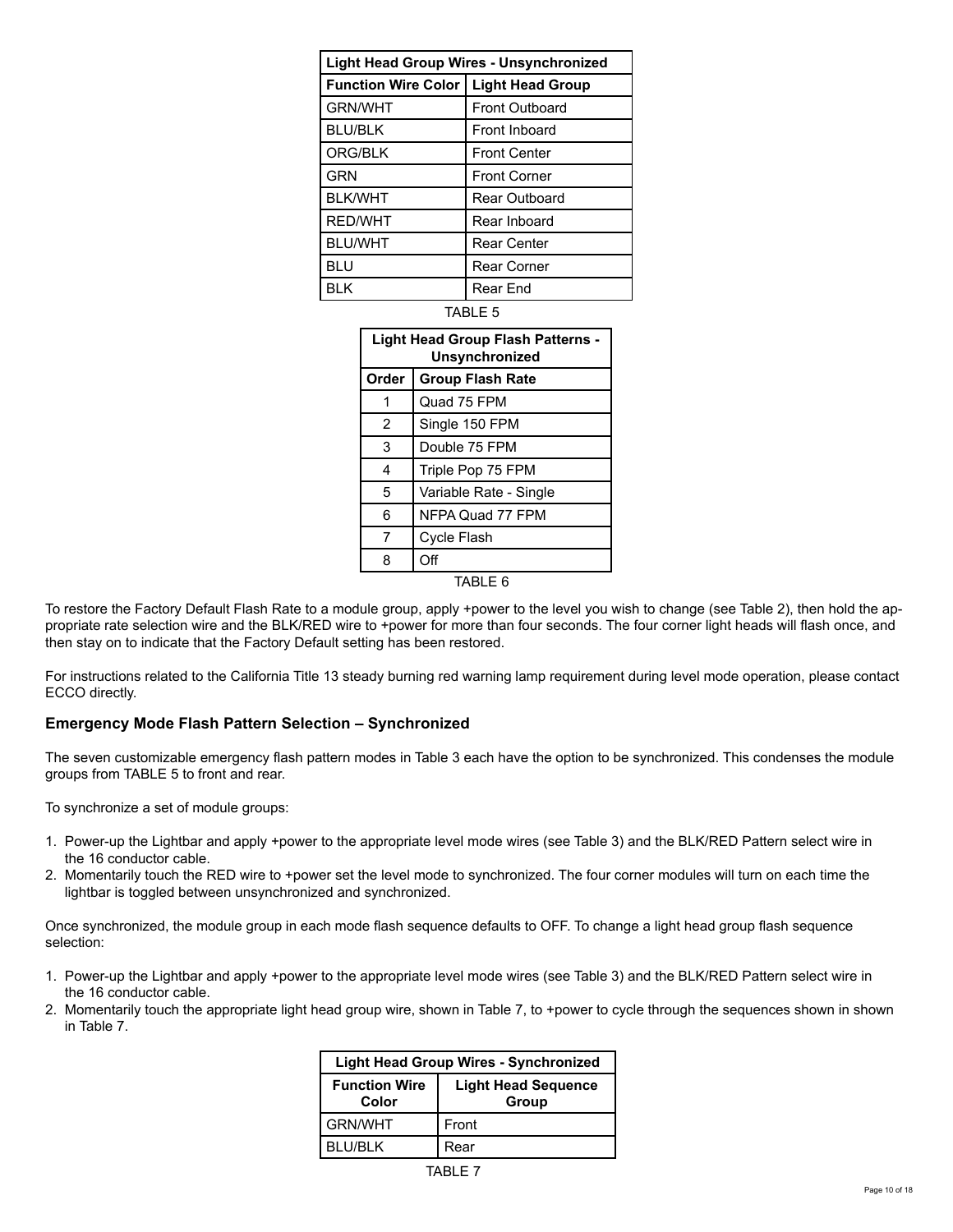| <b>Light Head Group</b><br>Flash Sequence -<br>Synchronized |                 |  |
|-------------------------------------------------------------|-----------------|--|
| Order                                                       | <b>Sequence</b> |  |
|                                                             | Off             |  |
| 2                                                           | Left/Right      |  |
| Even/Odd<br>3                                               |                 |  |
|                                                             |                 |  |

TABLE 8

After the module groups have a sequence selected, a flash pattern rate can be chosen. The default rates are as follows in TABLE 9.

| Level Mode Default Patterns by Group - Synchronized |             |                |           |                |
|-----------------------------------------------------|-------------|----------------|-----------|----------------|
| <b>Light Head Group</b><br><b>Flash Rate</b>        | L1          | L <sub>2</sub> | L3        |                |
| Front                                               | Quad 75 FPM | Quad 75 FPM    | Cycle     |                |
| Rear                                                | Quad 75 FPM | Quad 75 FPM    | Cycle     |                |
|                                                     | $L1 + L2$   | $L1 + L3$      | $L2 + L3$ | $L1 + L2 + L3$ |
| Front                                               | Quad 75 FPM | Cycle          | Cycle     | Cycle          |
| Rear                                                | Quad 75 FPM | Cycle          | Cycle     | Cycle          |

TABLE 9

To change a light head group flash pattern rate selection:

- 1. Power-up the Lightbar and apply +power to the appropriate level mode wires (see Table 3) and the BLK/RED Pattern select wire in the 16 conductor cable.
- 2. Momentarily touch the appropriate light head group wire, shown in Table 10, to +power to cycle through the flash pattern rates shown in shown in Table 11.

| Light Head Group Flash Rate Wires - |                         |  |  |
|-------------------------------------|-------------------------|--|--|
| Synchronized                        |                         |  |  |
| <b>Function Wire Color</b>          | <b>Light Head Group</b> |  |  |
| RI K                                | Front                   |  |  |
| <b>BI U/WHT</b>                     | Rear                    |  |  |

TABLE 10

| <b>Light Head Group Flash</b><br><b>Rates - Synchronized</b> |                      |  |
|--------------------------------------------------------------|----------------------|--|
| Order                                                        | <b>Flash Pattern</b> |  |
| 1                                                            | Double 75 FPM        |  |
| 2                                                            | Triple 75 FPM        |  |
| 3                                                            | Quad 75 FPM          |  |
| 4                                                            | Quint 75 FPM         |  |
| 5                                                            | Triple Pop 75 FPM    |  |
| 6                                                            | Quad Pop 75 FPM      |  |
| 7                                                            | Single 150 FPM       |  |
| 8                                                            | Double 150 FPM       |  |
| 9                                                            | Triple 150 FPM       |  |
| 10                                                           | Quad 150 FPM         |  |
| 11                                                           | Quint 150 FPM        |  |
| 12                                                           | Triple Pop 150 FPM   |  |
| 13                                                           | Quad Pop 150 FPM     |  |
| 14                                                           | Single 375 FPM       |  |
| 15                                                           | NFPA Qud 77 FPM      |  |
| 16                                                           | Cycle Flash          |  |

TABLE 11

To restore the Factory Default Emergency Warning Flash Rate to module group in a level mode, hold the appropriate rate selection wire and the BLK/RED wire to +power for more than four seconds. The four corner light heads will flash once, and then stay on to indicate that the Factory Default Emergency Warning Flash Rate has been restored.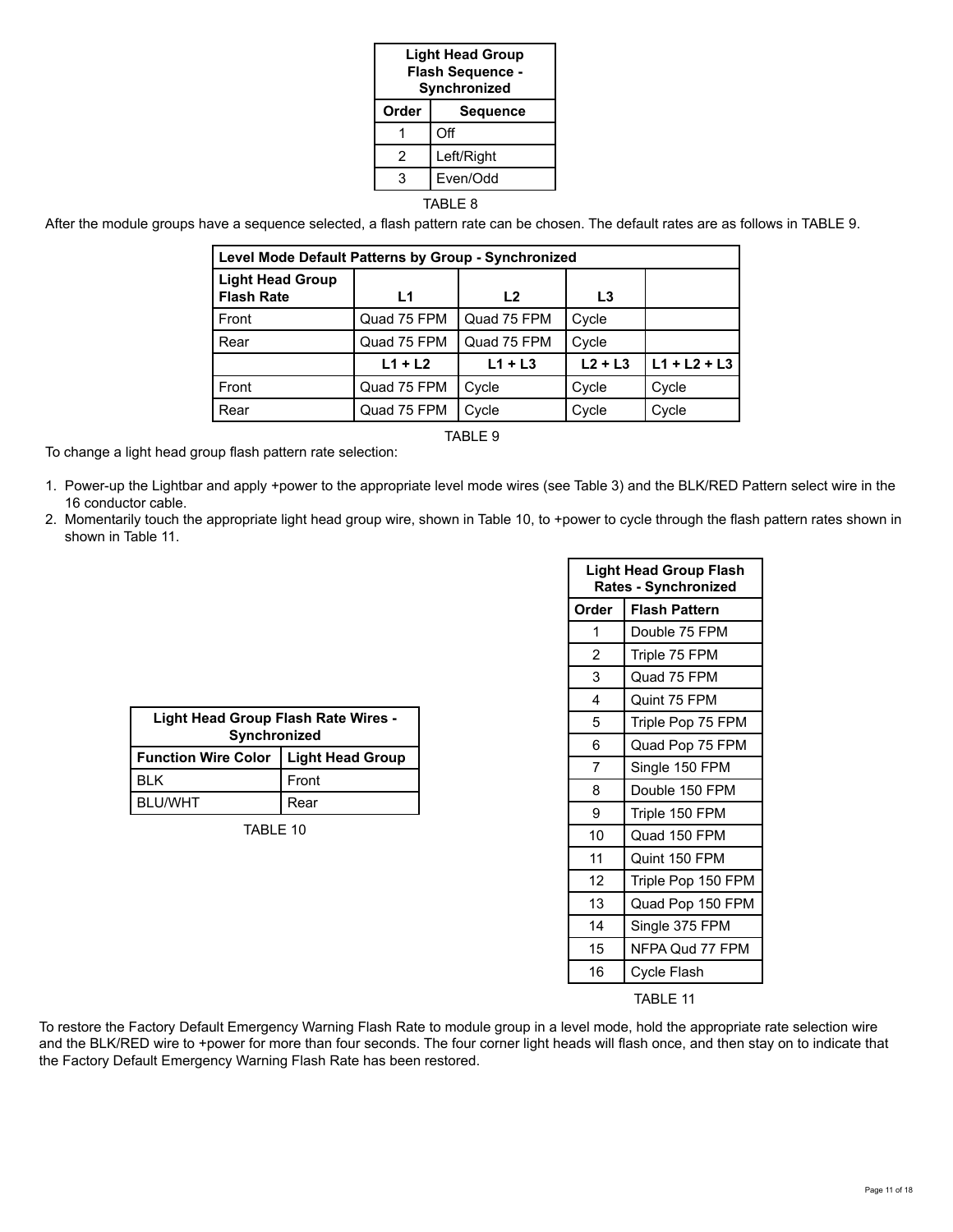### **Arrowstik Flash Pattern Selection**

The CC Series Lightbar is designed to offer user selectable traffic directing and traffic warning flash patterns. Each of the ArrowStik® functions (LEFT, CENTER-OUT, RIGHT and FLASH) can be programmed individually for unique patterns and flash rates. This allows the greatest flexibility when controlling the various Lightbar configurations available. A Lightbar may be wired as a 5, 6, 7 or 8 light head configuration. The Lightbar will come from the factory with the Building Fast flash pattern as the default for LEFT, CENTER-OUT and RIGHT. The default pattern for FLASH is Drivers Side Cut – Front, corner & alley.

When selecting a flash pattern for one of the four Arrowstik functions, apply power to the lightbar and the desired function wire (listed in Table 2). Briefly touch the Pattern Select wire (RED/BLK) to +power to cycle through the flash patterns shown in the table below. Ensure power isn't applied to any other function wire during flash pattern selection.

Flash patterns marked with an asterisk (\*) can be selected in Fast, Medium or Slow flash rate.

| <b>Arrowsik Left, Center-Out &amp;</b><br><b>Right Flash Patterns</b> |                          |
|-----------------------------------------------------------------------|--------------------------|
| Order                                                                 | <b>Flash Pattern</b>     |
|                                                                       | Building*                |
| 2                                                                     | Building, 3-Flash*       |
| 3                                                                     | Traveling Ball, 3-Flash* |
|                                                                       | Build/Collapse*          |
| ᅲ៱ᇊᇊ                                                                  |                          |

#### TABLE 12

| <b>Arrowstik Flash Patterns</b> |                                                 |  |
|---------------------------------|-------------------------------------------------|--|
| Order                           | <b>Flash Pattern</b>                            |  |
| 1                               | Drivers Side Cut - Front corner & alley         |  |
| 2                               | Drivers Side Cut - Rear corner & alley          |  |
| 3                               | Drivers Side Cut - Front outboard, corner alley |  |
| 4                               | Standard Flash*                                 |  |
| 5                               | Quad Flash Standard                             |  |
| 6                               | Simultaneous Flash*                             |  |
| 7                               | Quad Flash Simultaneous                         |  |
| 8                               | Even/Odd Flash*                                 |  |
| 9                               | Quad Flash Even/Odd                             |  |
| 10                              | Left/Right Flash*                               |  |
| 11                              | Quad Flash Left/Right                           |  |
| 12                              | Travelling Ball Flash*                          |  |

TABLE 13

To restore the Factory Default ArrowStik Flash Patterns, hold the BLK/RED and desired function wire to +power for ~four seconds.

# **TR Series Wiring**

A TR series lightbar has a single cable with 11 colored wires. A dedicated ground wire, a dedicated power wire, five colored control wires which run through the main driver board and 4 additional wires that supply (+) power directly to any additional modules such as Work Lights, Alley Lights, Take Downs or Stop/Turn/Tail (STT) modules.

The 16 AWG black ground wire should be connected directly to the battery. The 16 AWG red power wire requires a constant 10 to 16V (+)power source with a customer supplied in line 15A fuse.

The five control cable wires (listed in TABLE 14 below) routed through the driver board carry only low current (30 mA average) input signals to control the lightbar functions and must be routed to the output of a control switch (or directly to multiple switches).

Before attempting to connect the lightbar wiring harness, refer to the configuration specific wiring key included with the lightbar for the configuration specific functions of each wire. Use appropriate high-temperature wiring if it passes through the engine compartment. Use cable ties and grommets to secure and protect all cables and wires.

| <b>Standard TR Function Wire Definitions</b> |                 |                        |  |  |
|----------------------------------------------|-----------------|------------------------|--|--|
| <b>Function Wire Color</b>                   | <b>Function</b> | <b>Description</b>     |  |  |
| <b>BLU</b>                                   | l 1             | Level 1 Emergency Mode |  |  |
| <b>ORG</b>                                   | $\overline{2}$  | Level 2 Emergency Mode |  |  |
| YFI                                          | L3              | Level 3 Emergency Mode |  |  |
| <b>GRN</b>                                   | Pattern Select  |                        |  |  |
| WHT                                          | Lightbar Dim    | Set LEDs to DIM mode   |  |  |



NOTICE: When the GRN Pattern Select wire is connected to +power alone, test mode is enabled to exercise all outputs in sequence.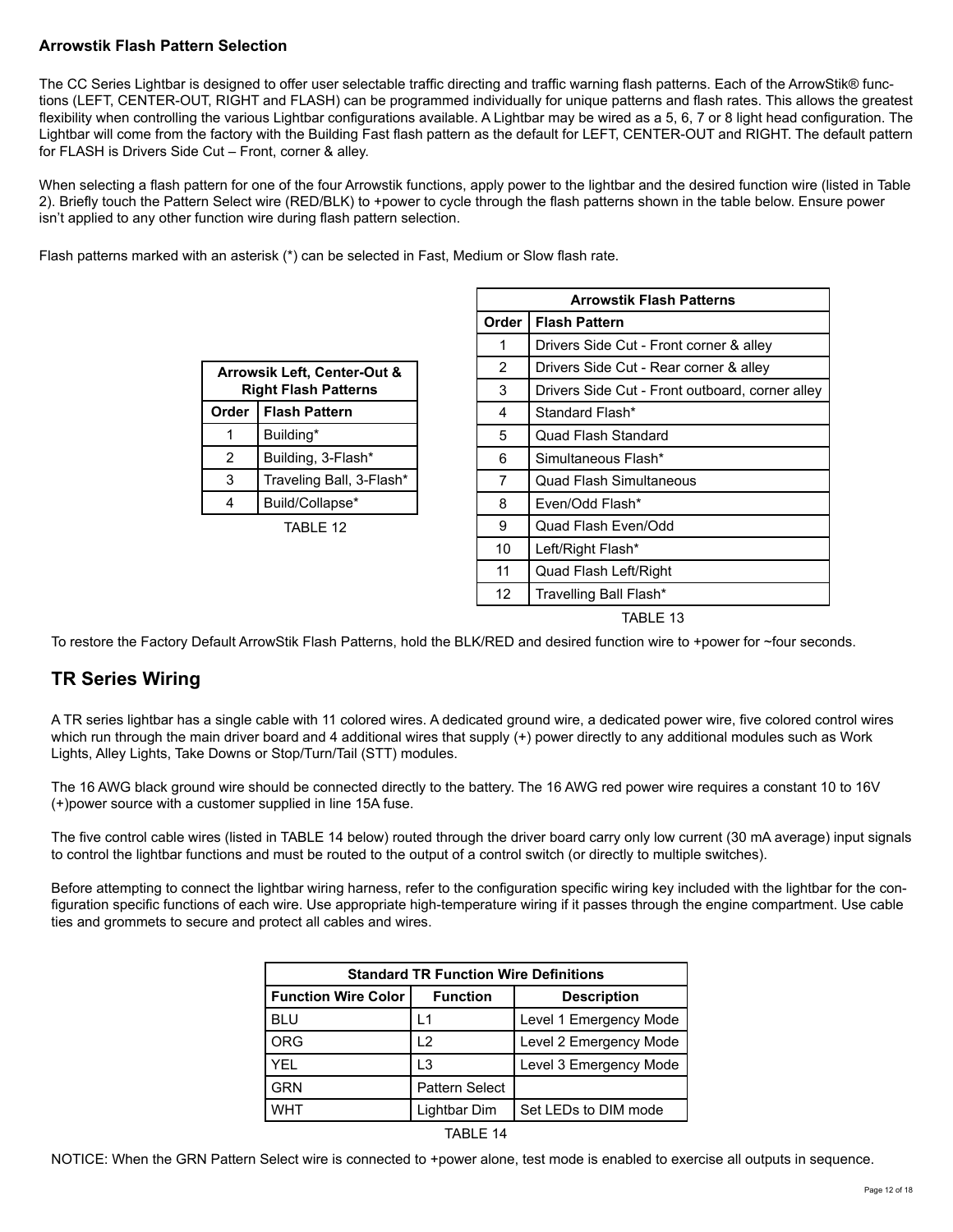#### **Emergency Mode Flash Pattern Selection**

There are seven customizable emergency flash pattern modes available based on the wire combinations shown in TABLE 15. When using individual switches, make sure to configure all possible switch combinations.

| <b>Level Mode Combinations</b> |                               |                               |                |  |
|--------------------------------|-------------------------------|-------------------------------|----------------|--|
| <b>Flash Pattern Modes</b>     | <b>Function Wire Color(s)</b> | <b>Default Flash Pattern</b>  | <b>Pattern</b> |  |
| L1                             | <b>BLU</b>                    | Fast In-Out Quad - Rear       | 13             |  |
| L2                             | <b>ORG</b>                    | Fast In-Out Quad - Front      | 25             |  |
| L <sub>3</sub>                 | YEL.                          | Cycle - Front/Rear            | 11             |  |
| $L1 + L2$                      | <b>BLU &amp; ORG</b>          | Fast In-Out Quad - Front/Rear |                |  |
| $L1 + L3$                      | <b>BLU &amp; YEL</b>          | Cycle - Front/Rear            | 11             |  |
| $L2 + L3$                      | ORG & YEL                     | Cycle - Front/Rear            | 11             |  |
| $L1 + L2 + L3$                 | BLU, ORG & YEL                | Cycle - Front/Rear            | 11             |  |



To change a flash pattern on a single emergency level mode:

- 1. Power-up the Lightbar and apply +power to the level mode wire(s) you wish to change (see TABLE 15). The light bar will flash the default pattern.
- 2. Momentarily touch the GRN pattern select wire to (+) power to cycle through to the next flash pattern shown on TABLE 16.
- 3. To reset the flash pattern to the factory default, hold the GRN pattern select wire to (+) power for ~5 seconds.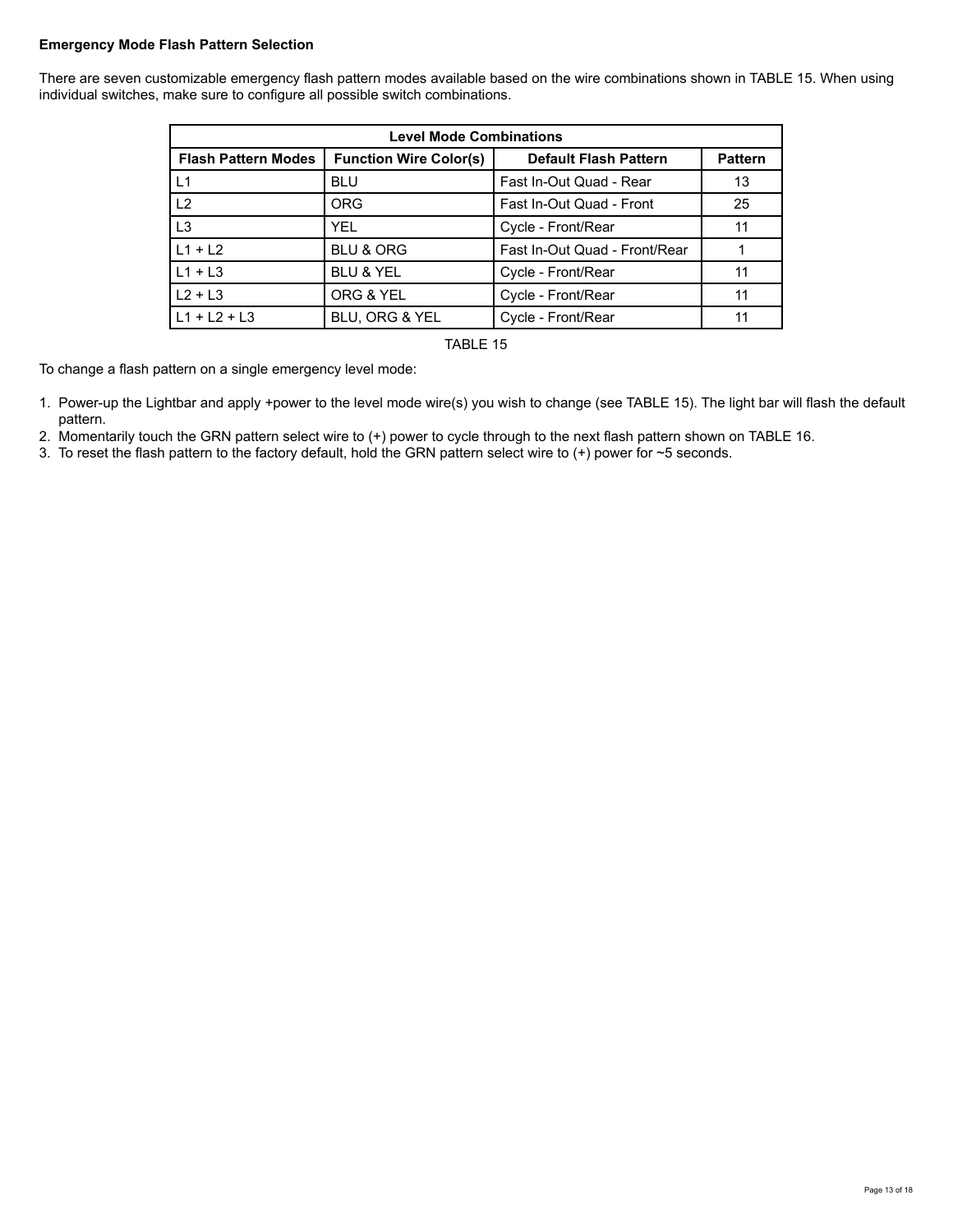| <b>Level Mode Flash Patterns</b> |                                                |  |
|----------------------------------|------------------------------------------------|--|
| Order                            | Flash Pattern - Module Group                   |  |
| 1                                | Fast In-Out Quad - Front/Rear                  |  |
| $\overline{2}$                   | Picket Fence Single - Front/Rear               |  |
| 3                                | In-Out Single - Front/Rear                     |  |
| 4                                | Picket Fence Quad - Front/Rear                 |  |
| 5                                | Picket Fence Six - Front/Rear                  |  |
| 6                                | Slow In-Out Quad - Front/Rear                  |  |
| 7                                | Slow In-Out Six - Front/Rear                   |  |
| 8                                | Fast In-Out Six - Front/Rear                   |  |
| 9                                | Variable Rate Picket Fence Single - Front/Rear |  |
| 10                               | In-Out Quad - Front/Rear                       |  |
| 11                               | Cycle - Front/Rear                             |  |
| 12                               | Simulataneous Quad - Front/Rear                |  |
| 13                               | Fast In-Out Quad - Rear                        |  |
| 14                               | Picket Fence Single - Rear                     |  |
| 15                               | In-Out Single - Rear                           |  |
| 16                               | Picket Fence Quad - Rear                       |  |
| 17                               | Plcet Fence Six - Rear                         |  |
| 18                               | Slow In-Out Quad - Rear                        |  |
| 19                               | Slow In-Out Six - Rear                         |  |
| 20                               | Fast In-Out Six - Rear                         |  |
| 21                               | Variable Rate Picket Fence Single - Rear       |  |
| 22                               | In-Out Quad - Rear                             |  |
| 23                               | Cycle - Rear                                   |  |
| 24                               | Simultaneous Quad - Rear                       |  |
| 25                               | Fast In-Out Quad - Front                       |  |
| 26                               | Picket Fence Single - Front                    |  |
| 27                               | In-Out Single - Front                          |  |
| 28                               | Picket Fence Quad - Front                      |  |
| 29                               | Picket Fence Six - Front                       |  |
| 30                               | Slow In-Out Quad - Front                       |  |
| 31                               | Slow In-Out Six - Front                        |  |
| 32                               | Fast In-Out Six - Front                        |  |
| 33                               | Variable Rate Picket Fence Single - Front      |  |
| 34                               | In-Out Quad - Front                            |  |
| 35                               | Cycle - Front                                  |  |
| 36                               | Simultaneous Quad - Front                      |  |

# TABLE 16

For instructions related to the California Title 13 steady burning red warning lamp requirement during level mode operation, please contact ECCO directly.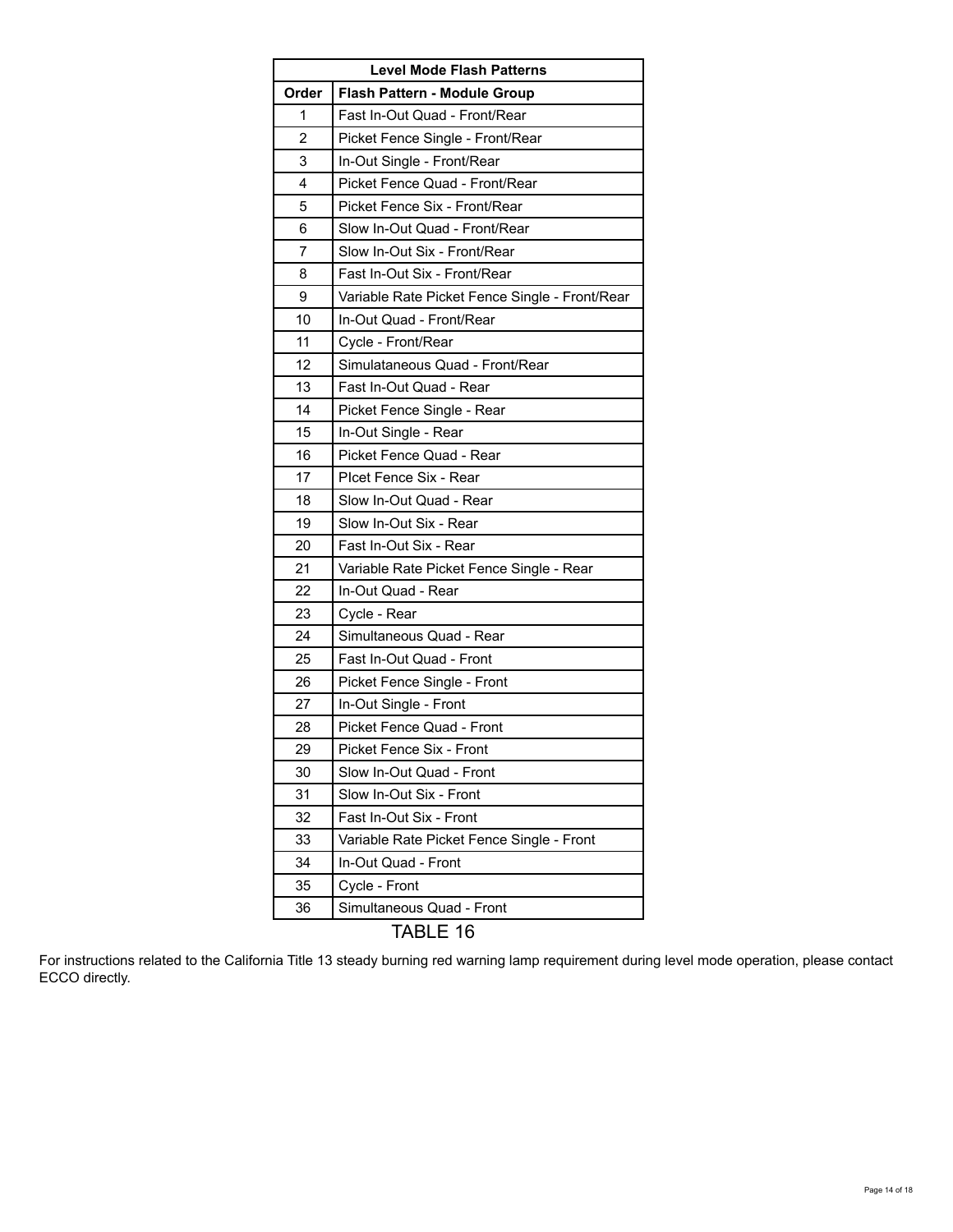### **Options and Maintenance:**

#### Lens Cleaning

Occasional cleaning of the lenses will ensure optimum light output. Take care when cleaning lenses - although tough, polycarbonate scratches easily. Clean the lens and base with soap and water or a lens polish using a soft cloth. Do not use solvents as they may damage the polycarbonate.

#### Lens Removal and Installation

- 1. Uninstall the lens clips (4 per lens), as shown in FIGURE 8, using a flat blade screwdriver.
- 2. Insert the screwdriver into the gap along the lens edge, and twist the screwdriver to lift the lens.
- 3. When finished, reinstall making sure the lens gasket is not damaged or folded. Replace the clips by hooking into the bottom lens slot and pressing the upper portion into the clip pocket.

#### LED Module Removal and/or Replacement

- 1. Remove screw(s) securing the light head assembly to the lower lens as shown in FIGURE 9.
- 2. Lift the light head assembly and disconnect the wiring at the connectors.
- 3. During re-assembly, repeat the prior steps in reverse order. Torque screw(s) to 10 in-lbs or 1.13 Nm.





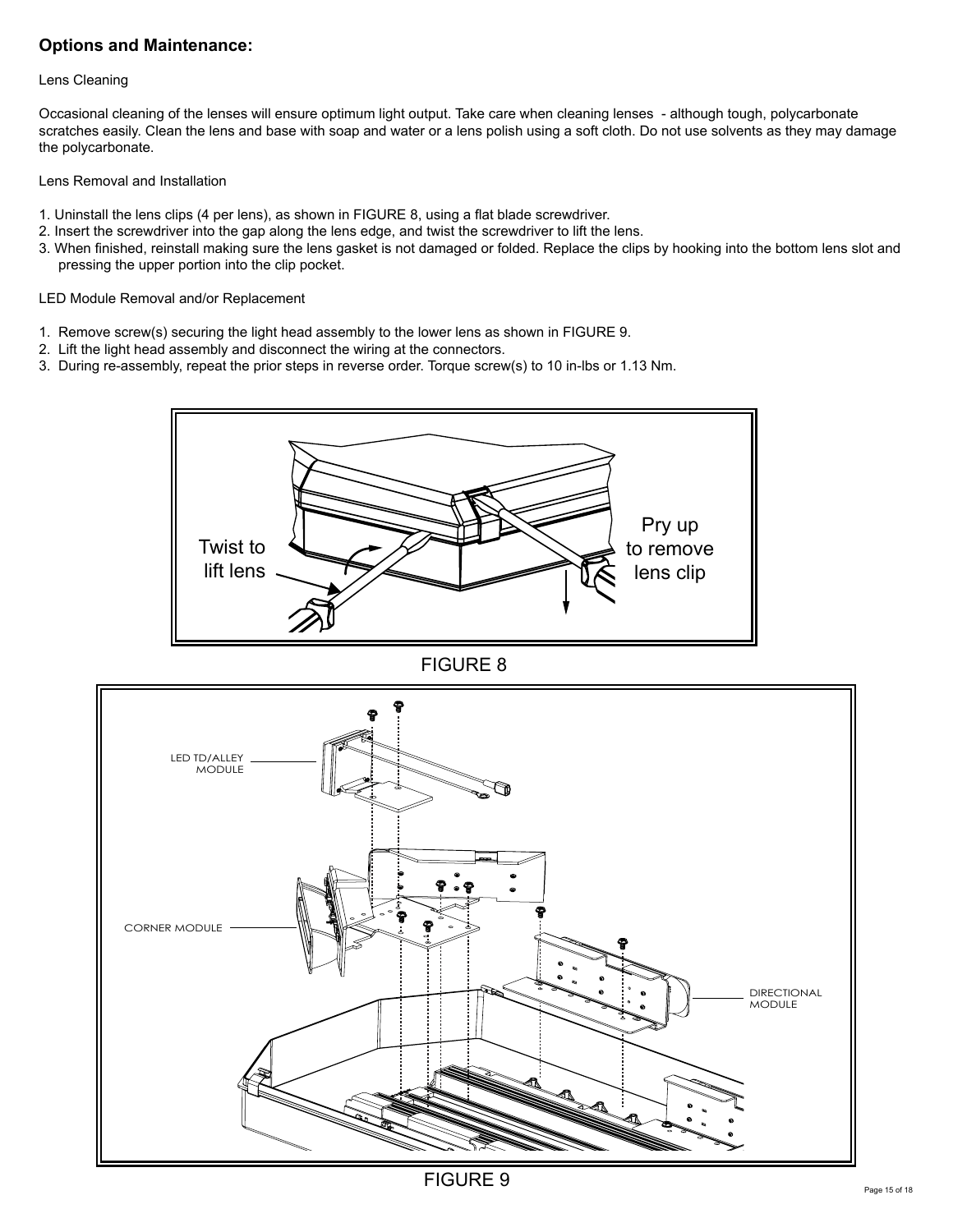# **Replacement Parts/Accessories:**

| <b>Description</b>                                                                         | Part No.         |
|--------------------------------------------------------------------------------------------|------------------|
| Lenses                                                                                     |                  |
| Lower end                                                                                  | EZ2701C          |
| Lower mid/center short (8"/203mm)                                                          | EZ2708C          |
| Lower mid/center medium (11"/280mm)                                                        | EZ2711C          |
| Upper mid/center medium, (11"/280mm)                                                       | EZ2127U11X*      |
| Upper mid/center long, amber (11"/280mm)                                                   | EZ2127U16X*      |
| 22"/0.7m (upper)                                                                           | EZ2127U22X*      |
| Upper mid/center short (8"/203mm)                                                          | EZ2127U8X*       |
| Upper end                                                                                  | EZ2127UX*        |
| 22"/0.7m, (lower) clear                                                                    | <b>EZ27L22C</b>  |
| <b>Mounting</b>                                                                            |                  |
| Universal headache rack                                                                    | A2127HRMK        |
| Ford Super Duty Truck 2010-2016                                                            | A212701RMK       |
| Ford E Series Van 1996-2014, GM Van (Express/Savanna) 2003-2014, Universal Gutter<br>Mount | A212702RMK       |
| Ford Escape/Explorer 2012-2016, Toyota Tacoma 2005-2015                                    | A212703RMK       |
| GM Truck 1/2T 2007-2013                                                                    | A212704RMK       |
| Ford Super Duty Truck 1999-2009                                                            | A212705RMK       |
| Dodge Truck 1/2T 2009-2016                                                                 | A212706RMK       |
| Dodge Truck 3/4-1T 2003-2009,/GM Truck 1/2T 1998-2006, 1T Tahoe/Yukon 2007-2014            | A212707RMK       |
| GM Truck 1/2T 2014-2016, 1T Tahoe/Yukon 2015-2016                                          | A212708RMK       |
| Ford Truck 1/2T 2015-2016                                                                  | A212709RMK       |
| 10 & 14 Series Ford Truck 1/2T 2010-2014                                                   | A212710RMK       |
| Standard feet, for use with 21 & 27 Series lightbars                                       | A2127FT          |
| Magnet Mount Kit 22"                                                                       | <b>EZ2122MG</b>  |
| <b>Accessories</b>                                                                         |                  |
| Controller: integrated Safety Director, for use with centrally controlled modules          | EZ2127ASCC       |
| Controller: integrated Safety Director, for use with independent flashing modules          | EZ2127ASIF       |
| Driver Board: for use with centrally controlled modules, software version 1000             | EZ2127CC600      |
| Driver Board: for use with centrally controlled modules, software version 1050             | EZ2127CC800      |
| Driver Board: for use with centrally controlled modules, software version 1051             | EZ2127CC950      |
| Lens Retaining Clip                                                                        | <b>EZ2127LC</b>  |
| Photo Cell: day/night auto dimming                                                         | EZ2127PC         |
| Switchbox: 3 level progressive slide and 6 rocker switches, 12 VDC                         | <b>EZ2127SB</b>  |
| Solar Panel                                                                                | <b>EZ2127SP</b>  |
| <b>Modules</b>                                                                             |                  |
| LED DOT Strip Module: external mount                                                       | <b>EZ2127DOT</b> |
| LED Stop Tail Indicator Module (pair)                                                      | EZ27STT          |
| Front/Rear, REF3 (centrally controlled)                                                    | EZ27CC3X*        |
| Front/Rear, REF8 (centrally controlled)                                                    | EZ27CC8X*        |
| Corner, REF12 (centrally controlled)                                                       | EZ2CC12X*        |
| Front/Rear, REF22 (centrally controlled)                                                   | EZ27CC22XX*      |
| Front/Rear, REF3 (independent flashing)                                                    | EZ27IF3X*        |
| Front/Rear, REF3 (steady burn)                                                             | EZ27IF3XX*       |
| Front/Rear, REF8 (independent flashing)                                                    | EZ27IF8X*        |
| Front/Rear, REF8 (steady burn)                                                             | EZ27IF8XX*       |
| Front/Rear, REF12 (independent flashing)                                                   | EZ27IF12X*       |
| LED Worklamp/Alley Module, TR3                                                             | <b>EZ2127WL</b>  |
| <b>LED Alley Module</b>                                                                    | <b>EZ2700AL</b>  |

\*Where X indicates color options: A=Amber, B=Blue, C=Clear (White), G=Green, R=Red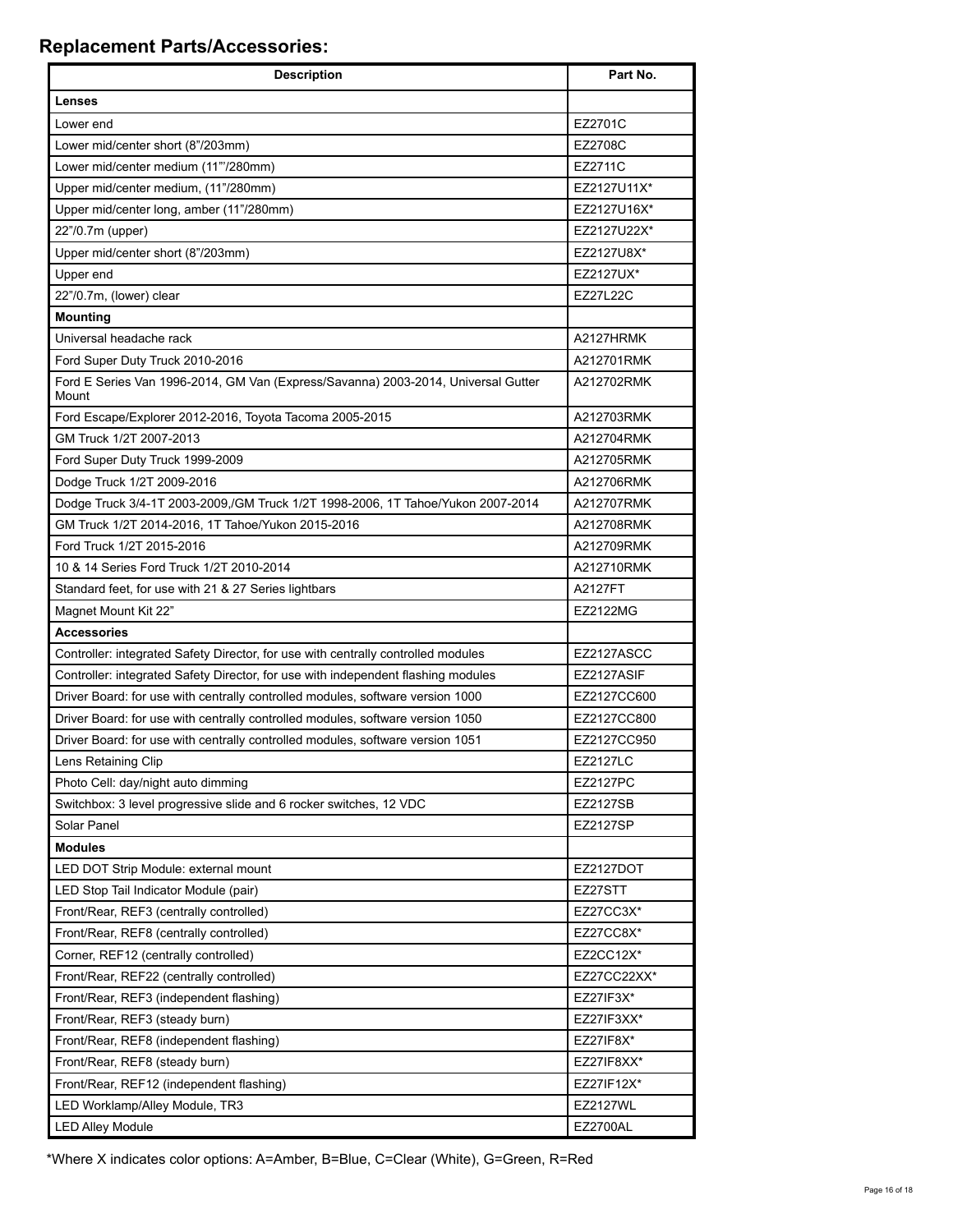# **Troubleshooting:**

All lightbars are thoroughly tested prior to shipment. However, should you encounter a problem during installation or during the life of the product, follow the guide below for troubleshooting and repair information. If the problem cannot be rectified using the solutions given below, additional information may be obtained from the manufacturer – contact details are at the end of this document.

| <b>PROBLEM</b>           | <b>POSSIBLE CAUSE</b>           | <b>SOLUTION</b>                                                                                                                                                |
|--------------------------|---------------------------------|----------------------------------------------------------------------------------------------------------------------------------------------------------------|
| Does not function        | Poor power or ground connection | In CC Lightbars, a green light on the central<br>control board should flash when power is<br>first applied to the bar and during flash pat-<br>tern selection. |
|                          | Blown fuse                      | Check wiring, replace fuse                                                                                                                                     |
| Incorrect flash patterns | Wrong flash configuration       | Cycle through flash patterns according to<br>the supplied wire key and wiring instruc-<br>tions section of this installation guide.                            |

**covered under the warranty. NOTE: Operating the vehicle without the outer lens installed on the product may result in damage that will NOT be**